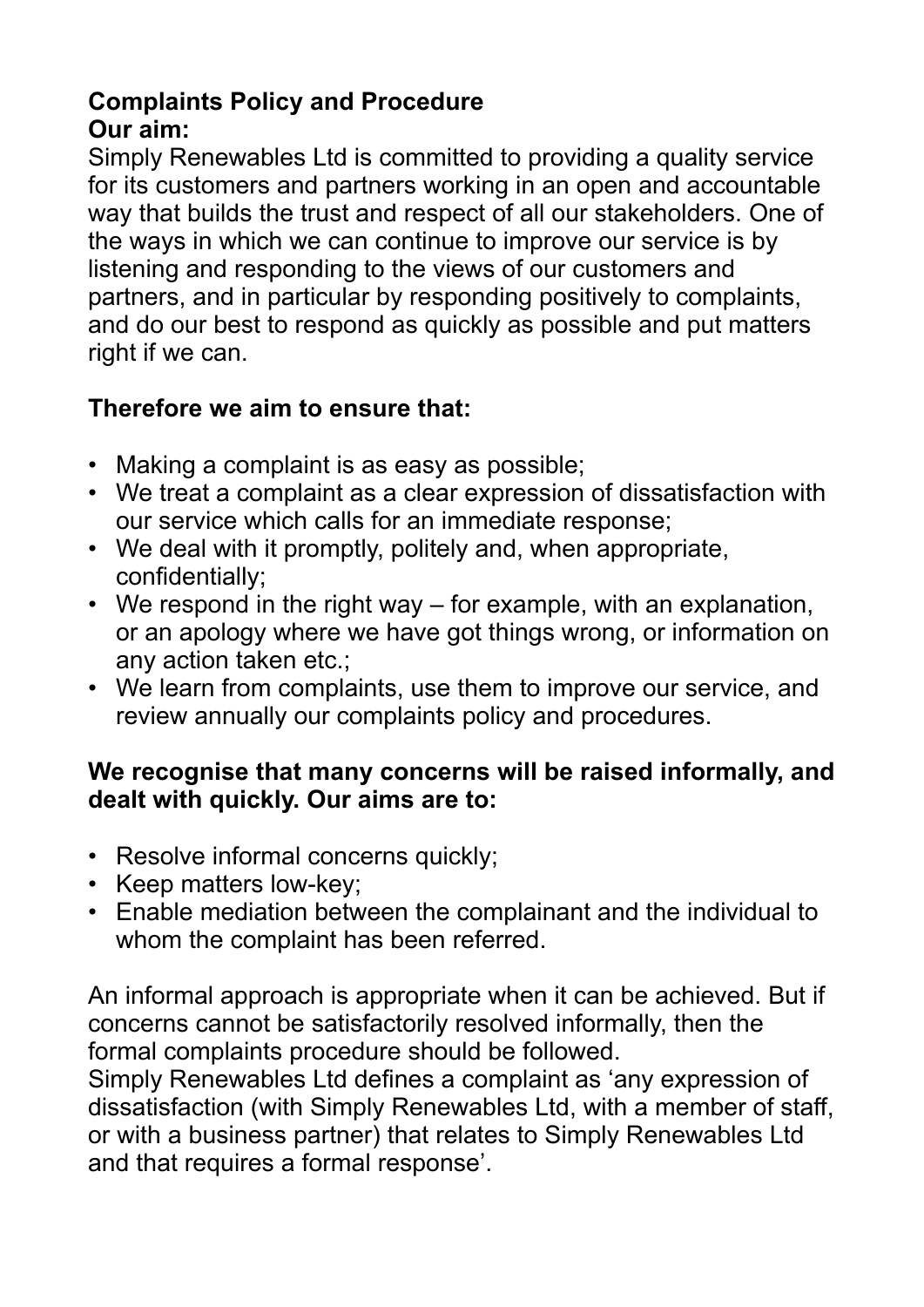The formal complaints procedure is intended to ensure that all complaints are handled fairly, consistently and wherever possible resolved to the complainant's satisfaction.

### **Simply Renewables Ltd responsibility will be to:**

- Acknowledge the formal complaint in writing;
- Respond within a stated period of time;
- Deal reasonably and sensitively with the complaint;
- Take action where appropriate.

### **A complainant's responsibility is to:**

- Bring their complaint, in writing, to Simply Renewables Ltd attention normally within 8 weeks of the issue arising;
- Raise concerns promptly and directly with a member of staff in Simply Renewables Ltd;
- Explain the problem as clearly and as fully as possible, including any action taken to date;
- Allow Simply Renewables Ltd a reasonable time to deal with the matter;
- Recognise that some circumstances may be beyond Simply Renewables Ltd control.

**Responsibility for Action:** All Staff of Simply Renewables Ltd. **Confidentiality:** Except in exceptional circumstances, every attempt will be made to ensure that both the complainant and Simply Renewables Ltd maintain confidentiality. However the circumstances giving rise to the complaint may be such that it may not be possible to maintain confidentiality (with each complaint judged on its own merit). Should this be the case, the situation will be explained to the complainant.

**Monitoring and Reporting:** Simply Renewables Ltd will produce annually an anonymised report of complaints made and their resolution.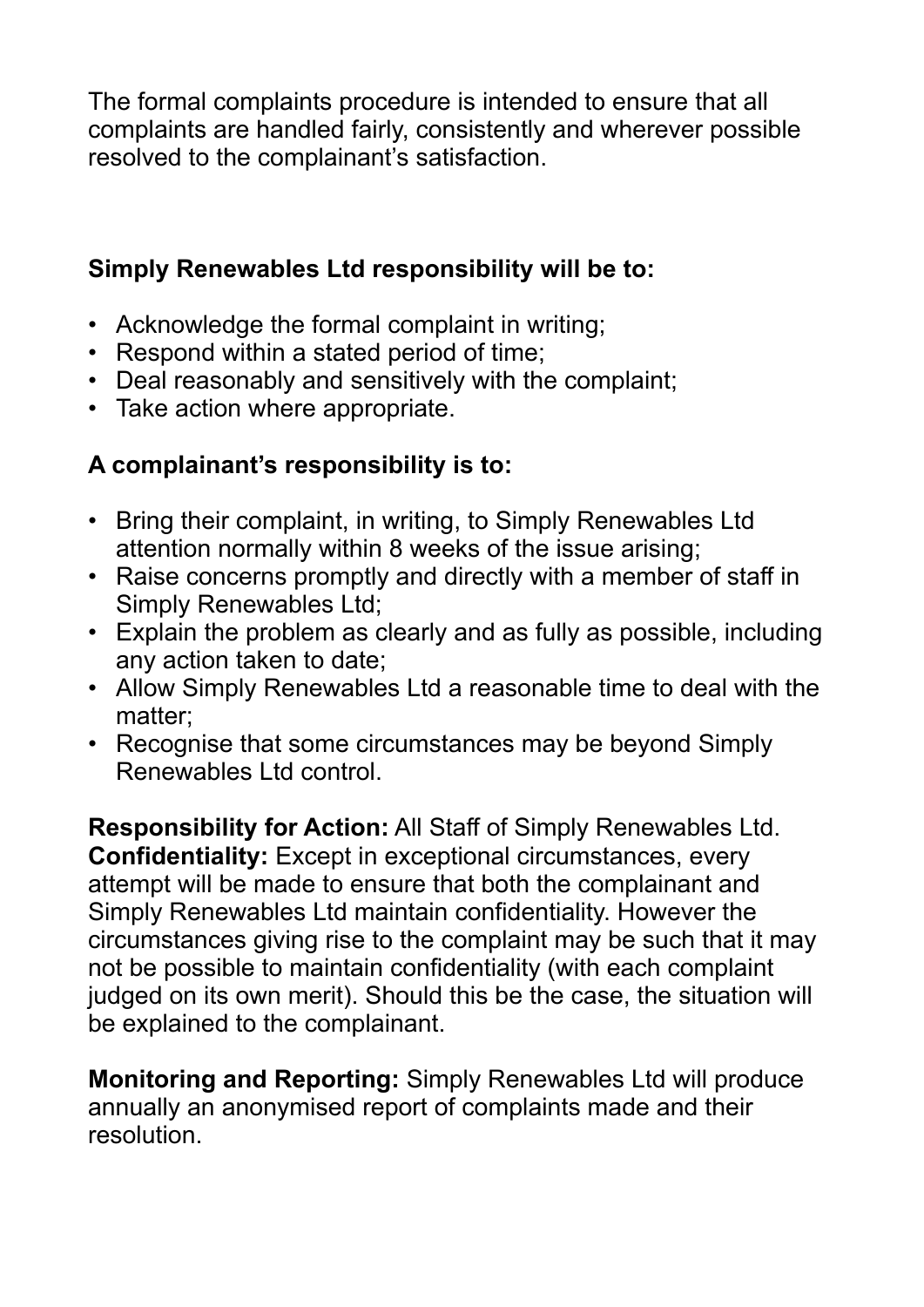## **Formal Complaints Procedure**

# **Stage 1**

In the first instance, if you are unable to resolve the issue informally, you should write or email to the member of staff who dealt with you, or their manager, so that he or she has a chance to put things right. If your complaint concerns a member of Simply Renewables Ltd staff, you should write formally to the individual concerned. In your letter you should set out the details of your complaint, the consequences for you as a result, and the remedy you are seeking. You can expect your complaint to be acknowledged within 5 working days of receipt. You should get a response and an explanation within 28 working days.

You can contact us to complain by calling 01474 550792 or [aftercare@simply-renewables.co.uk](mailto:aftercare@simply-renewables.co.uk) or in writing to: Simply Renewables Ltd, Unit 5 Beckley Hill Works, Canal Road, Higham, Kent, ME3 7HX

# **Final Stage**

## **Financial Ombudsman Service**

The Financial Ombudsman Service provides a free, independent service for clients to solve disputes with not for profit debt advice providers.

The Financial Ombudsman Service will only step in once a company has had the opportunity to investigate matters, so please contact us first.

If you are not satisfied with the our final response or if eight weeks have passed since you first let us know about your concerns, you can ask the Financial Ombudsman to review your complaint. You must do this within 6-months of the date of our final response letter.

### **Contact the Financial Ombudsman Service**

By post: Financial Ombudsman Service Exchange Tower London E14 9SR